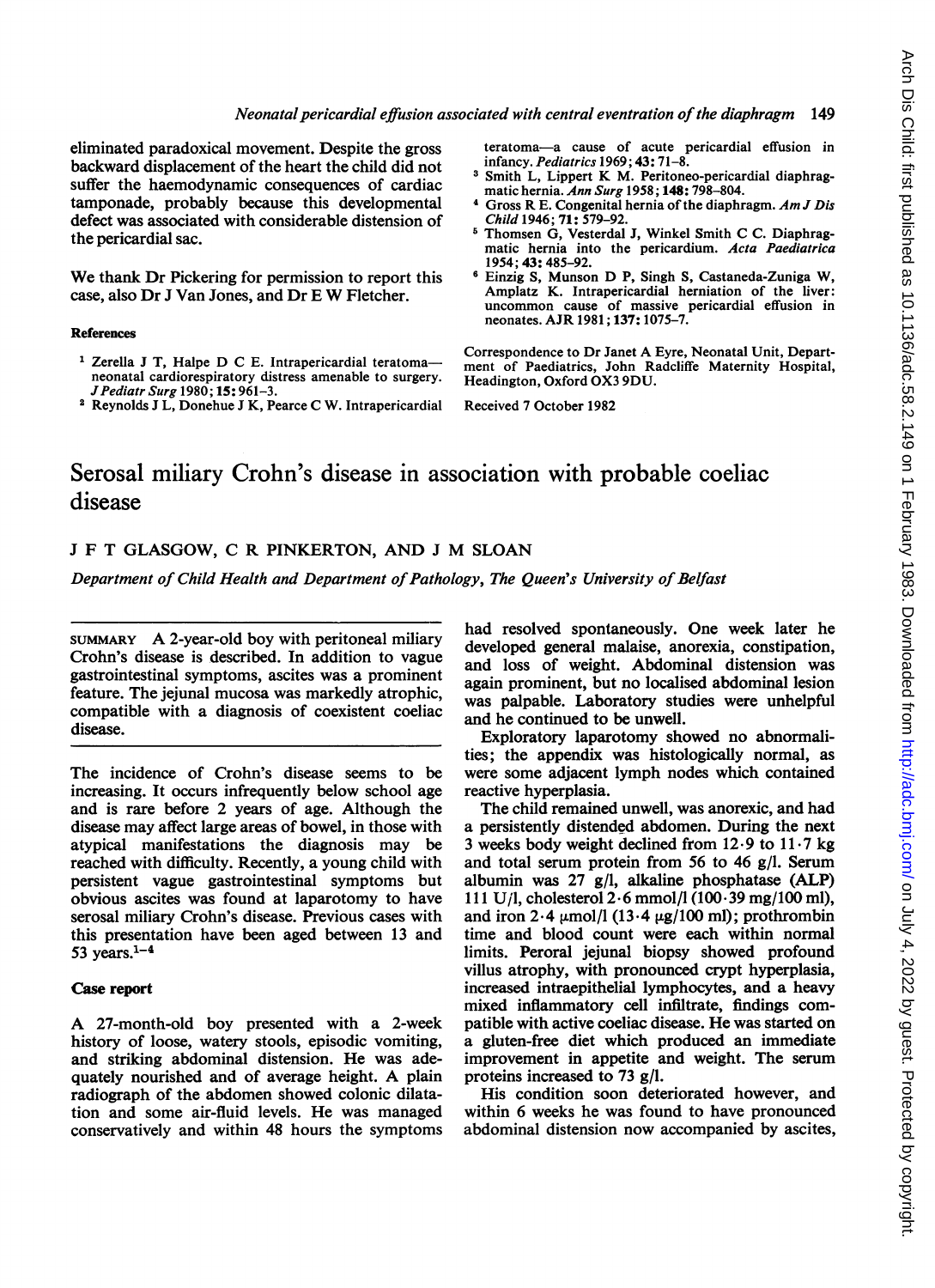#### 150 Glasgow, Pinkerton, and Sloan

the protein content of which was 44 g/l. At a second laparotomy dense adhesions were present as well as multiple discrete creamy miliary lesions, 2-4 mm in diameter, studded over the surface of nearly the entire small and large gut's serosal surface and on the greater omentum; some of these lesions were confluent and formed 'chains', which were slightly raised giving the appearance of bacterial colonies seeded upon a culture medium. Biopsy of the omentum revealed numerous granulomas (Figure) containing Langhans's giant cells, but no obvious caseation, acid-fast bacteria, doubly-refractile matter, or larval fragments.

Biopsy of a mesenteric lymph node again showed reactive changes, but granulomas were not detected in multiple sections. The liver had a finely nodular surface and biopsy showed mild focal liver cell necrosis and an increase in fibrous tissue with some bridging fibrosis. There were neutrophils within the portal tracts together with a chronic inflammatory cell infiltrate which contained numerous eosinophils. Occasional granulomas were scattered randomly throughout the lobules. Neoplasm was not present. Postoperatively wound healing was slow with

keloid formation. The erythrocyte sedimentation



Figure Granulomas with Langhans's giant cells (arrowed) seen within the omental fat.  $\times$  150.

rate was <sup>4</sup> mm in the 1st hour, Mantoux test (1 in 100) was negative on two occasions and  $Myco$ bacterium tuberculosis could not be identified in or cultured from sputum, gastric washings, or ascitic fluid. A chest radiograph was normal. Simple tests of hepatic dysfunction were AST 18, ALT 9, ALP 133 U/l, total bilirubin 5  $\mu$ mol/l (0-29 mg/100 ml). Peripheral eosinophils were 280 and  $350/\mu$ l on two occasions. The optic fundi were unremarkable. On barium meal examination the proximal jejunal loops were dilated, sigmoidoscopy was unremarkable, and rectal biopsy was normal. In view of the operative and histological findings the child was considered to have Crohn's disease of the serosal, miliary variety and was started on sulphasalazine (1-5 g/day). In the subsequent 3 weeks general health, appetite, and energy improved; bowel motions became regular and over a longer interval abdominal distension gradually diminished. Further episodes of vomiting, altered bowel habit, or abdominal distension have not occurred and in a 2-year interval growth in height (25th centile) and weight (50th centile) remain satisfactory.

#### **Discussion**

The differential diagnosis focused upon the intraabdominal serosal granulomas. In view of the 3 month interval since the first abdominal exploration, it seemed possible that the granulomas were caused by foreign material introduced on that occasion (for example talcum powder or starch) which had provoked a foreign-body giant cell reaction. However, the peritoneal granulomas were exceedingly widespread, the multi-nucleated cells were of the Langhans's type (Figure), and granulomas studied under polarised light failed to reveal doublyrefractile bodies. Sarcoidosis was unlikely also, as abdominal disease has not been described even in adults with generalised sarcoidosis. Although less common than formerly, tuberculous peritonitis or enteritis remained possibilities, particularly in the presence of exudative ascites. This was excluded by the negative Mantoux test and bacteriological findings. Lymph node involvement in tuberculosis is virtually a sine quo non, but here detailed study of mesenteric nodes failed to show a single granuloma.

On the contrary, the histology (Figure) was consistent with Crohn's disease. Granulomas were not identified in superficial mucosal biopsies of jejunum or rectum, but such specimens are known to be of limited value even in well-established disease.<sup>5</sup> The miliary form of Crohn's disease appears to be an initial, transient occurrence and is unrelated to prognosis (K W Heaton, 1981, personal communication).